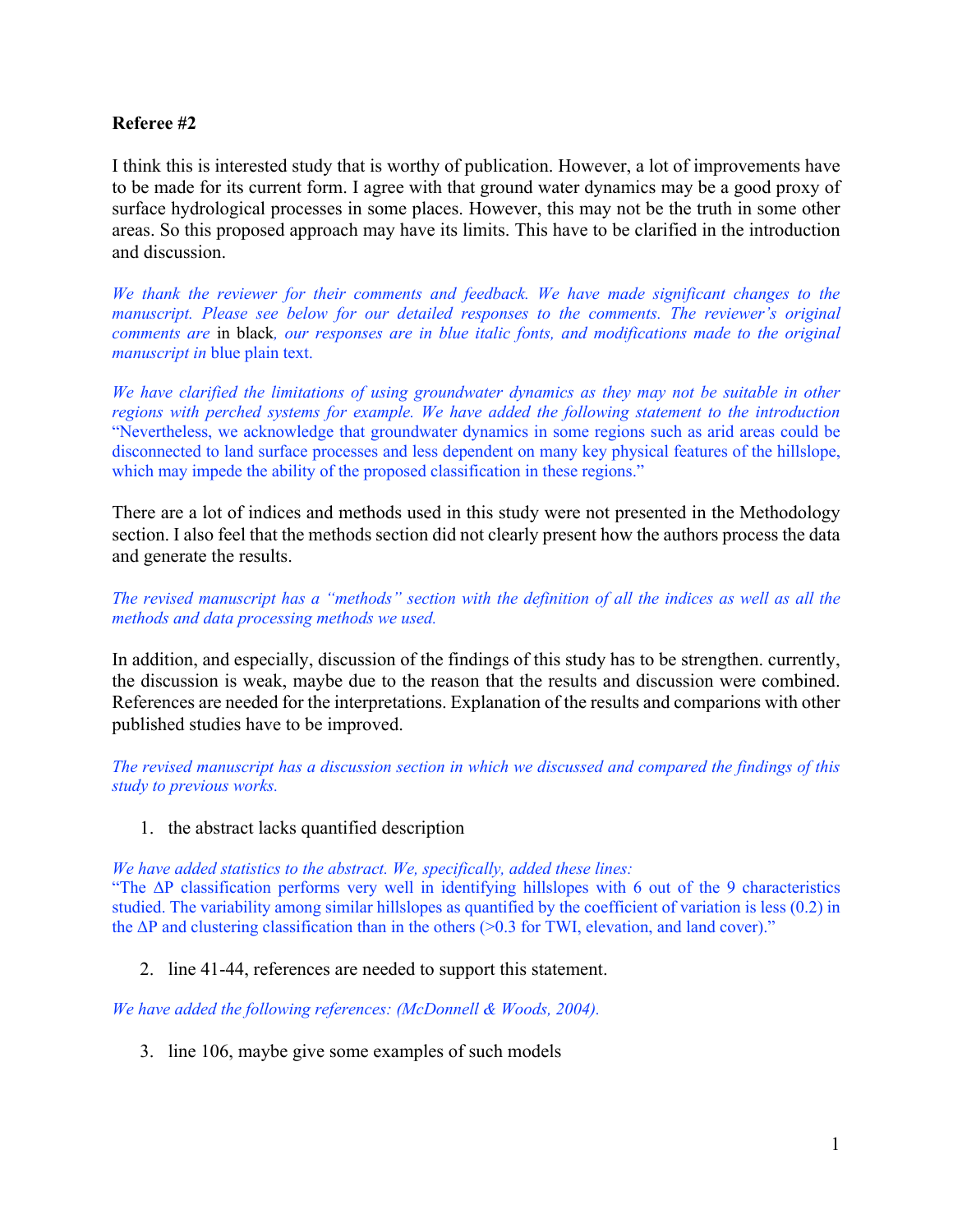*We have named these models, the sentence is now* "These models (e.g., HydroGeoSphere (Brunner and Simmons, 2012), ParFlow (Maxwell & Miller, 2005), Advanced Terrestrial Simulator, (Coon et al., 2016)) that can be constrained with ground observations and measurements at ultra-high resolutions through aerial or remote sensing (i.e., drones, planes, or satellites) account for the two-way interactions between groundwater and land surface processes".

4. line 138, maybe starting with a sentence to tell the reads the pupose or the reason of using ParFlow-CLM in this study

*We have added the reason for using ParFlow-CLM in this study. Please refer to the sentence below:* "We use the integrated hydrologic model, ParFlow, which has the advantages of simulating the water and energy balance from the bedrock to the lower atmosphere and therefore connect groundwater dynamics with land surface processes."

5. line 164, provide the examples of the application of ParFlow-CLM

*We have now added examples of ParFlow-CLM applications in the following sentence.* "ParFlow-CLM has been used in many studies to understand the interactions between groundwater dynamics and lower atmosphere (Maina et al., 2022; Maina and Siirila-Woodburn, 2020) at different scales from the watershed (Foster and Maxwell, 2019; Maina et al., 2020) to the continental scale (Maxwell and Condon, 2016)."

6. line 239-240, what were those thresholds tested, specify

*We have tested these thresholds, we have now clarified it in the revised manuscript by adding the following sentence:* "For the ΔP1, elevation, TWI, and AI classifications, we define the thresholds of each zone by analyzing the distributions of the hillslope values of these indices."

7. line 238-243, what were the thredholds of drainage area you finally used?

*We used a threshold for drainage area equal to 810,000 m<sup>2</sup> . We tested different thresholds to select this one, more details could be found in Wainwright et al (2022). We have added this information to the revised manuscript.*

*Wainwright, H. M., Uhlemann, S., Franklin, M., Falco, N., Bouskill, N. J., Newcomer, M. E., ... & Hubbard, S. S. (2022). Watershed zonation through hillslope clustering for tractably quantifying aboveand below-ground watershed heterogeneity and functions. Hydrology and Earth System Sciences, 26(2), 429-444.*

8. line 316, the clustering approaches have to be introduced in the methods section

*We have now described the clustering approaches in the methods sections.*

9. line 369-379, most of the part would be better to move to the methods section

*We have moved this paragraph to the methods section*

10. section 3.2.3, why were surface runoff not considered? I thinks it might be one of the most important hydrological processes.